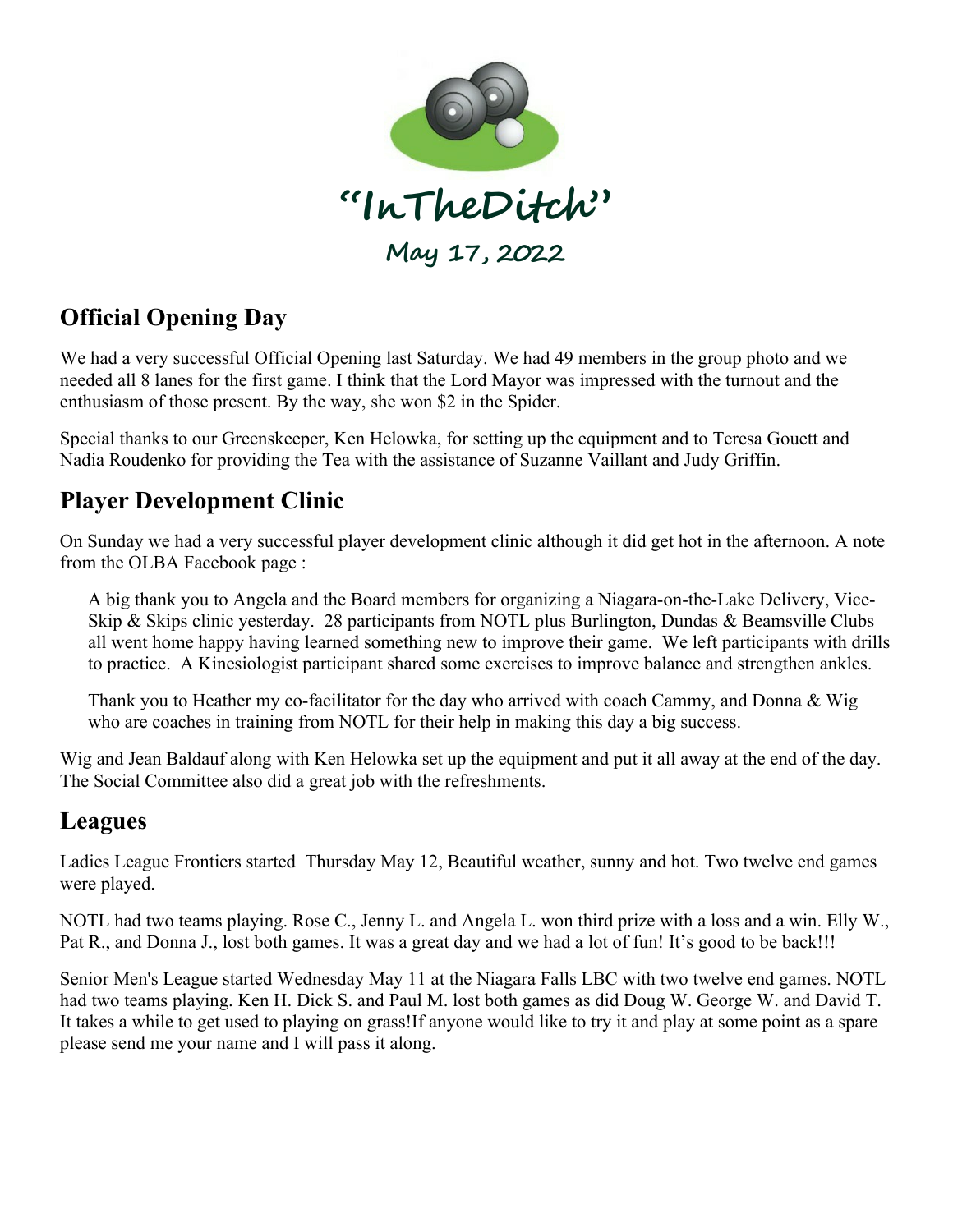## **4-3-2-1**

4-3-2-1 is part practice, part competition on an individual basis. You score points based on being the closest to the jack. The first session of 4-3-2-1 is this evening (Tuesday May 17) at 6:30 PM. You should plan, of course, to be there at least 15 minutes earlier to register.

## **Long Weekend**

With the long weekend coming up there will be bowling and a Tea on Saturday May 21. But there will be no bowling on Sunday May 22 or Monday May 23. The Community Centre is closed on Victoria Day and on the Sunday afternoon there will be a bridal shower present, some of whom will be bowling.

### **Teas**

A new member at a Tea asked "Where does all of the food come from?" The answer is that we ask members to volunteer and bring something. The sign up sheet is in the Locker Room and working with a partner is usually the best idea. The Club provides the tea and coffee.

The plates that we use are compostable. These plates and the napkins and any scraps of food go into the organics bin. Be careful! The Garbage Lady is watching you!

### **Tournament and Dinner Saturday May 28**

The final day for tournament registration is Thursday, May 26th. If members can't make it to the club to sign up, they can email/phone Angela Lynch. The teams will be put together on Friday.

The cut off for dinner numbers is Friday May 27th. Spouses are invited to the dinner, and those members who don't want to be in the tournament can just come to dinner. Again you can email or phone Angela to be added to the list.

### **Evening Sessions**

The Mori Room has been booked for Thursday evenings for practice and/or coaching sessions by appointment with a coach. It is also available on Friday evenings for Pairs competition. Unless we get someone to run it there won't be a League but any Pair can challenge another Pair and come out to play.

**NOTE** : The shed and gate were left unlocked last Friday. The last person to leave must make sure that the shed and gate are locked and that the key has been returned to the lockbox on the fence

# **In the Ditch**

We need a volunteer to produce this newsletter. It comes out monthly and presents updates on our activities. Some word processing skill are needed but the reports (and hopefully pictures) will come from those involved with activities such as the Men's and Ladies' Leagues, 4-3-2-1, etc.